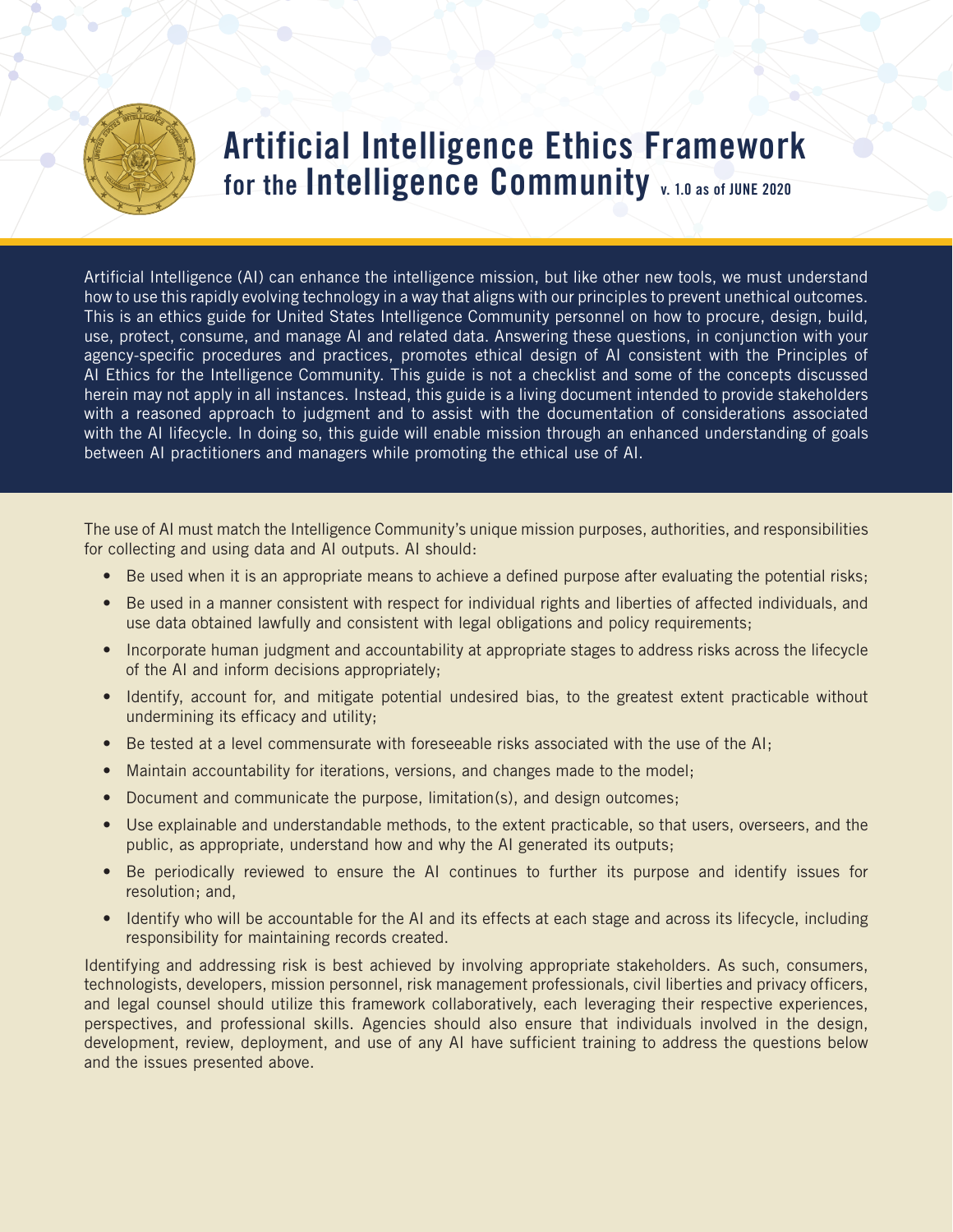

**Purpose: Understanding Goals and Risks.** Determine what goals you are trying to achieve to ensure you can design AI that balances desired results with acceptable risk.

- What is the goal you are trying to achieve by creating this AI, including components used in AI development? Is there a need to use AI to achieve this goal? Can you use other non-AI related methods to achieve this goal with lower risk? Is AI likely to be effective in achieving this goal?
- Are there specific AI system methods suitable and preferred for this use case? Does the efficiency and reliability of the AI in this particular use case justify its use for this purpose?
- What benefits and risks, including risks to civil liberties and privacy, might exist when this AI is in use? Who will benefit? Who or what will be at risk? What is the scale of each and likelihood of the risks? How can those risks be minimized and the remaining risks adequately mitigated? Do the likely negative impacts outweigh likely positive impacts?
- What performance metrics best suit the AI, such as accuracy, precision, and recall, based on risks determined by mission managers, analysts, and consumers given the potential risks; and how will the accuracy of the information be provided to each of those stakeholders? What impacts could false positive and false negative rates have on system performance, mission goals, and affected targets of the analysis?
- Have you engaged with the AI system developers, users, consumers, and other key stakeholders to ensure a common understanding of the goal of the AI and related risks of utilizing AI to achieve this goal?
- How are you documenting the goals and risks?



**Legal Obligations and Policy Considerations Governing the AI and the Data.** Partnering closely with risk management teams in your agency, including your legal, compliance, records management, classification, and civil liberties and privacy professionals, will help you understand governing authorities, legal obligations, information management responsibilities, and risks associated with an AI project.

- What authorities, agreements, or contracts govern the collection or acquisition of all sources of the data related to the model (training, testing, and operational data)? Who can clarify limitations from the agreements or contracts?
- What legal or policy restrictions exist on the use of data under this authority/agreement/ contract? (For example, data subject to the Privacy Act should be used for a purpose that is compatible with that for which the data was collected).
- How must data be stored, shared, retrieved, accessed, used, retained, disseminated, and dispositioned under the authority/agreement/contract, as well as relevant constitutional, statutory, and regulatory provisions?
- What authorities or agreements apply to the AI itself, including the use, modification, storage, retrieval, access, retention, and disposition of the AI? Are there any proposed downstream applications of the AI that are legally restricted from using the underlying data?
- Does combining data with other inputs from the AI create new legal, records management, or classification risks relating to how the information is maintained and protected?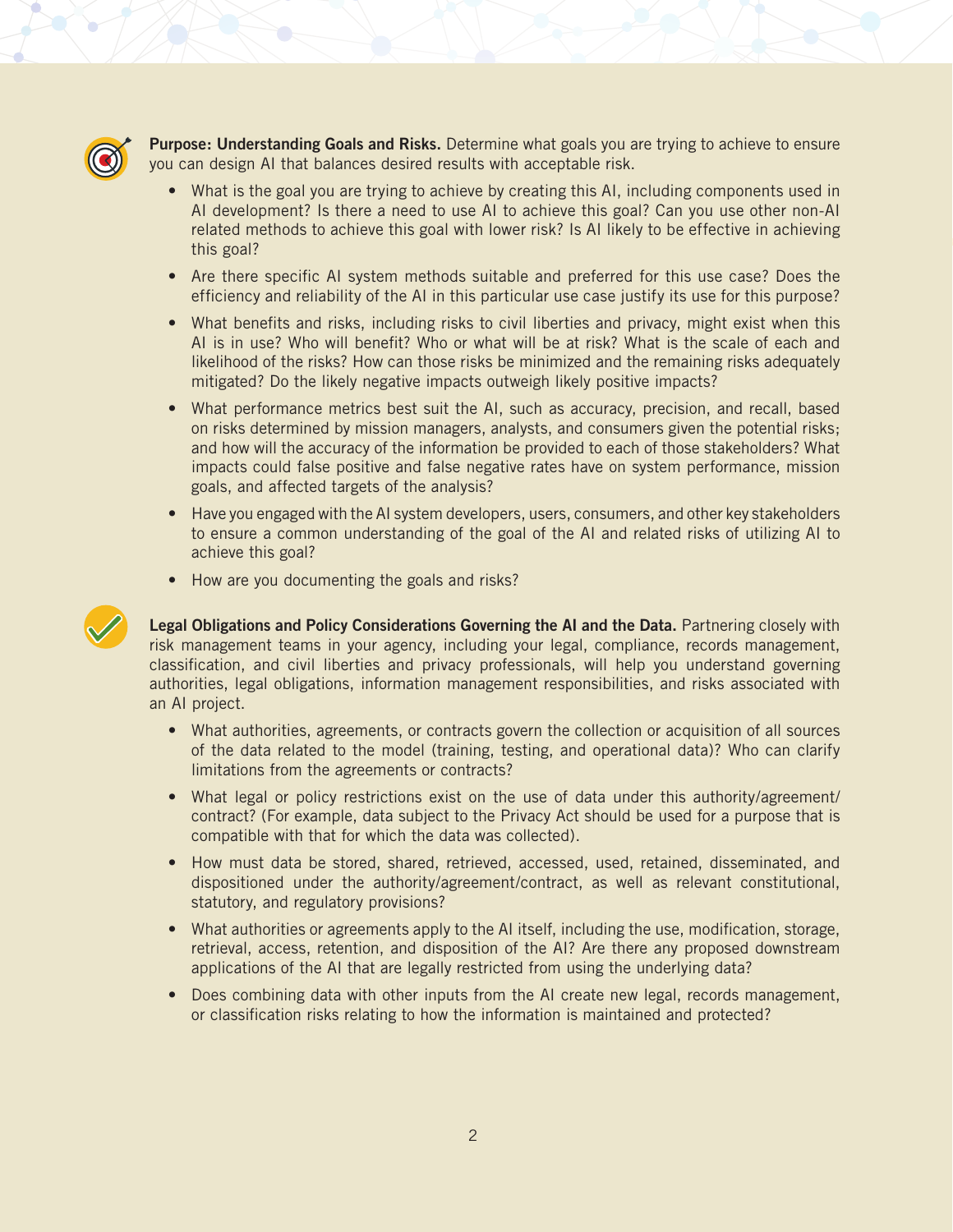

**Human Judgment and Accountability.** In the Intelligence Community, the potential purposes and applications of an AI could range from basic business tasks to highly sensitive intelligence analysis. The assessed risk will determine at which point in the process and to what degree a human will be involved in the AI.

- Given the purpose of the AI and potential consequences of its use, at what points, if any, are a human required as part of the decision process? If the AI could result in significant consequences such as an action with the potential to deprive individuals of constitutional rights or the potential to interfere with their free exercise of civil liberties, how will you ensure individual human involvement and accountability in decisions that are assisted through the use of AI?
- Where and when should the human be engaged? Before the results are used in analysis? Before the outputs are provided for follow-on uses?
- Who should be the accountable human(s)? Do they know that they are designated as the accountable human(s)? What qualifications are required to serve in that role? How is accountability transferred to another human?
- What are the access controls and training requirements for those operating at different stages in the AI lifecycle?
- What does the accountable human need to know about the AI to judge its reliability and accuracy?
- How may introducing an accountable human produce cognitive biases and/or confirmation bias?
- Who should be engaged for unresolved issues and disputes regarding the AI or its outputs?

**Mitigating Undesired Bias and Ensuring Objectivity.** Ensuring objectivity is a defining characteristic of intelligence analysis. In conducting analysis, Intelligence Community Directive 203 requires that we must perform our functions "with objectivity and with awareness of [our] own assumptions and risks. [We] must employ reasoning techniques and practical mechanisms that reveal and mitigate bias." For legal, policy, and mission reasons, however, there are certain "biases" that the Intelligence Community intentionally introduces as it designs, develops, and uses AI. Specifically, we design our models and choose our datasets to screen out irrelevant information, focus on the specific foreign intelligence targets, and appropriately minimize the collection and use of United States person information. In mitigating bias, the Intelligence Community therefore focuses on identifying and minimizing undesired bias. "Undesired bias" is bias that could undermine analytic validity and reliability, harm individuals, or impact civil liberties such as freedom from undue government intrusion on speech, religion, travel, or privacy. Undesired bias may be introduced through the process of data collection, feature extraction, curating/labeling data, model selection and development, and even in user training. Taking steps to discover bias throughout the lifecycle of an AI, mitigate undesired bias, and to document and communicate known biases and how they were addressed, are critical to long-term reliance on training data sets, to reusing models, and to trusting outputs for follow-on use.

- How complete are the data on which the AI will rely? Are they representative of the intended domain? How relevant is the training and evaluation data to the operational data and context? How does the AI avoid perpetuating historical biases and discrimination?
- What are the correct metrics to assess the AI's output? Is the margin of error one that would be deemed tolerable by those who use the AI? What is the impact of using inaccurate outputs and how well are these errors communicated to the users?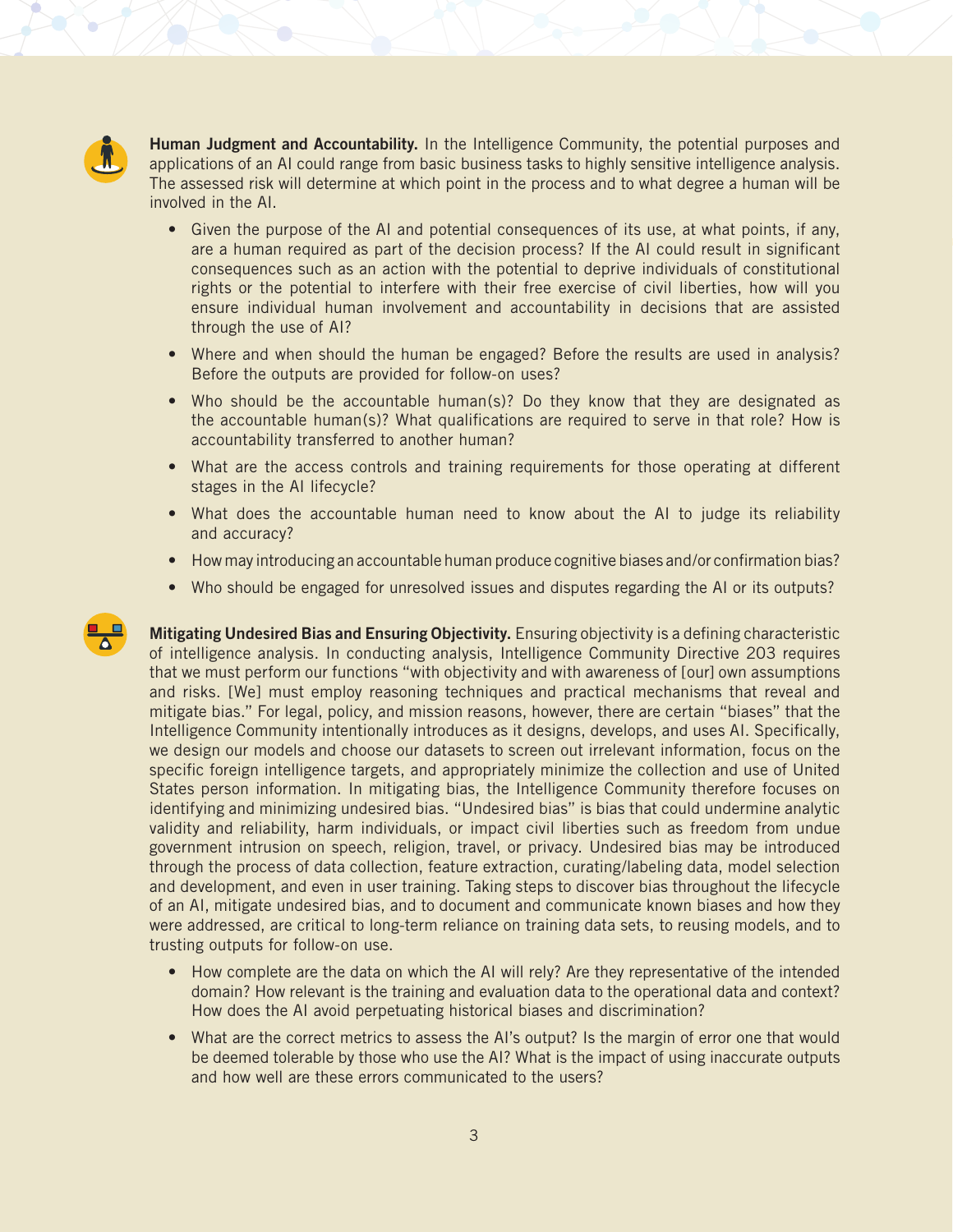- What are the potential tradeoffs between reducing undesired bias and accuracy? To what extent can potential undesired bias be mitigated while maintaining sufficient accuracy?
- Do you know or can you learn what types of bias exist in the training data (statistical, contextual, historical, or other)? How can undesired bias be mitigated? What would happen if it is not mitigated? Is the selected testing data appropriately representative of the training data? Based on the purpose of the AI, how much and what kind of bias, if any, are you willing to accept in the data, model, and output? Is the team diverse enough in disciplinary, professional, and other perspectives to minimize any human bias?
- How will undesired bias and potential impacts of the bias, if any, be communicated to anyone who interacts with the AI and output data?



**Testing Your AI.** Every system must be tested for accuracy in an environment that controls for known and reasonably foreseeable risks prior to being deployed.

- Based on the purpose of the AI and potential risks, what level of objective performance for the desired performance metric, (e.g., precision, recall, accuracy, etc.) do you require?
- Has the AI been evaluated for potential biased outcomes or if outcomes cause an inappropriate feedback loop? Have you considered applicable methods to make the AI more robust to adversarial attacks?
- How and where will you document the test methodology, results, and changes made based on the test results?
- If a third party created the AI, what additional risks may be associated with that third party's assumptions, motives, and methodologies? What limitations might arise from that third party claiming its methodology is proprietary? What information should you require as part of the acquisition of the analytic? What is the minimum amount of information you must have to approve an AI for use?
- Was the AI tested for potential security threats in any/all levels of its stack (e.g. software level, AI framework level, model level, etc.)? Were resulting risks mitigated?



**Accounting for Builds, Versions, and Evolutions of an AI.** A successful AI is often refined through numerous iterations, versions, or evolutions, both while it is being trained on training data and after it matures and is applied to mission, analytic, and business data. An existing AI may also be repurposed and require modifications and/or retraining prior to redeployment.

- As you refine the AI, how does the data you have used, the parameters and weights you have chosen, and the outputs ensure that this version or evolution is designed to achieve the authorized purpose?
- Have you accounted for natural data drift within the operational environment compared to training data?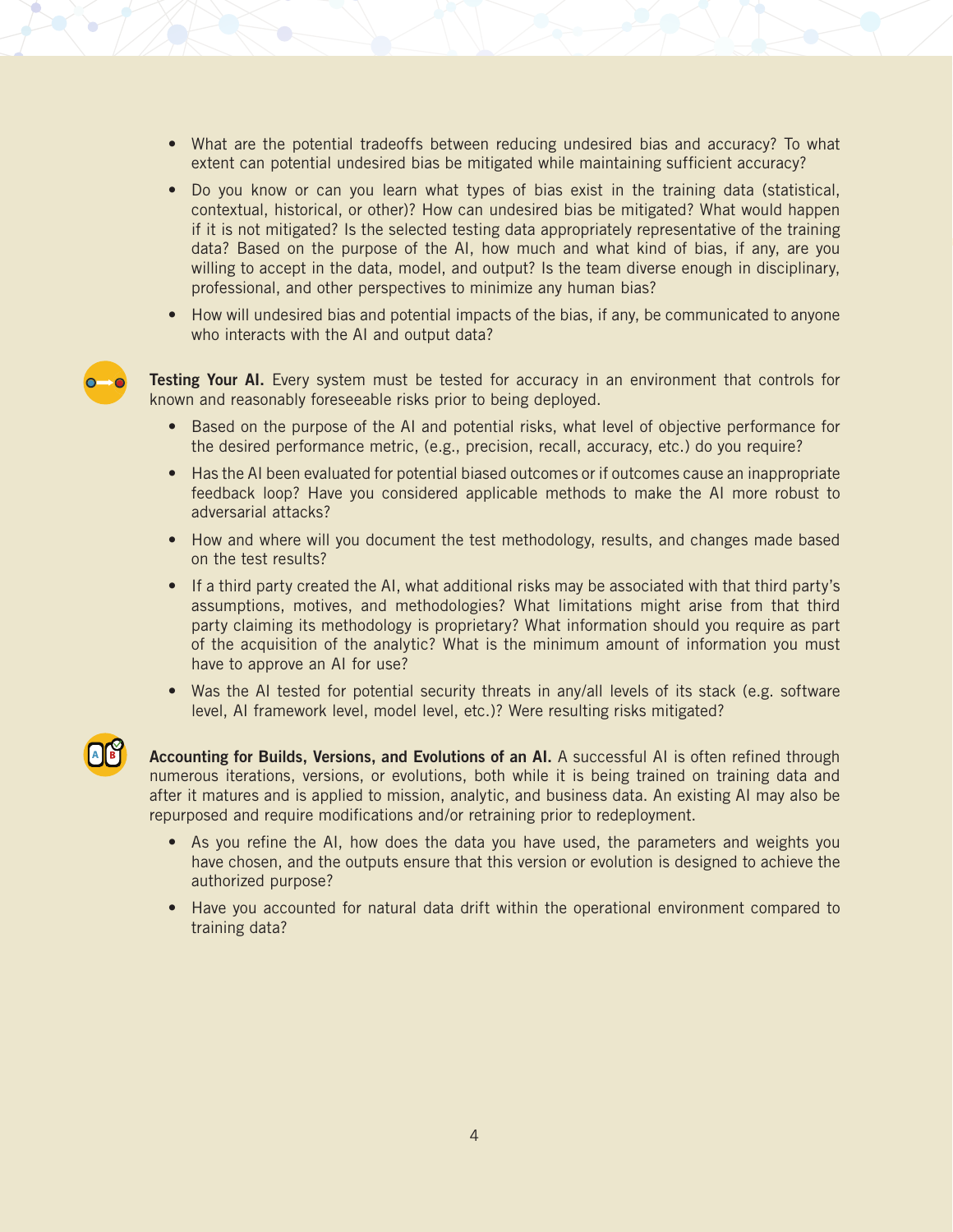- Have you documented provenance of data, outputs of the iteration, and test results (accuracy) in a way that will provide for repeatability, auditing, and oversight? If the AI is continuously modified, are all critical aspects, dependencies, and artifacts version controlled and documented? Will it be clear to anyone auditing the AI or consumers of the AI's outputs which version was in use at any given moment in time? Will it be clear which iteration of a model drew on which data and produced what outputs?
- Where will you save documentation on versions of AI and relevant training and test data? Have you made that information available to users and consumers of the AI? How will this documentation be retained and made discoverable to ensure compliance with your Agency's records management responsibilities?
- Have you accounted for changes in demographics of your customer for your AI capability (e.g., changing user experience needs) or the changing needs of the mission?

**Documentation of Purpose, Parameters, Limitations, and Design Outcomes.** To ensure your AI is used properly, it is important to communicate (a) what the AI is for, (b) what it is not for, (c) how it was designed, and (d) what its limitations are. Documentation assists not only with proper management of the AI, but also with determining whether the AI is appropriate for new purposes that were not originally envisioned.

- How can you store the documentation in a way that is available to all potential consumers of this AI?
- Have you documented where the data came from and its downstream uses and sharability? The downstream uses and sharability of the AI?
- Have you documented what rules apply to the data as a whole? What rules apply to subsets?
- Have you documented the potential risks of using the AI and its output data, and the steps taken to minimize these risks?
- Have you documented use cases for which the AI was and was not specifically designed?
- Have you documented the process for discovering undesired bias and the conclusions?
- Have you documented how to verify and validate the model as well as the frequency with which these checks should be performed?



**Transparency: Explainability and Interpretability.** AI can achieve the anticipated outcome despite using inappropriate criteria. Consistent with the Principles of Intelligence Transparency for the Intelligence Community, use methods that are explainable and understandable, to the extent practicable, so that users, overseers, and the public, as appropriate, understand how and why the AI generated its outputs.

- Given the purpose of the AI, what level of explainability or interpretability is required for how the AI made its determination? If a third party created the AI, how will you ensure a level of explainability or interpretability? Does this conform with Intelligence Community Directive 203: Analytic Standards?
- How are outputs marked to clearly show that they came from an AI?
- How might you respond to an intelligence consumer asking "How do you know this?" How will you describe the dataset(s) and tools used to make the output? How was the accuracy or appropriate performance metrics assessed? How were the results independently verified? Have you documented and explained that machine errors may differ from human errors?